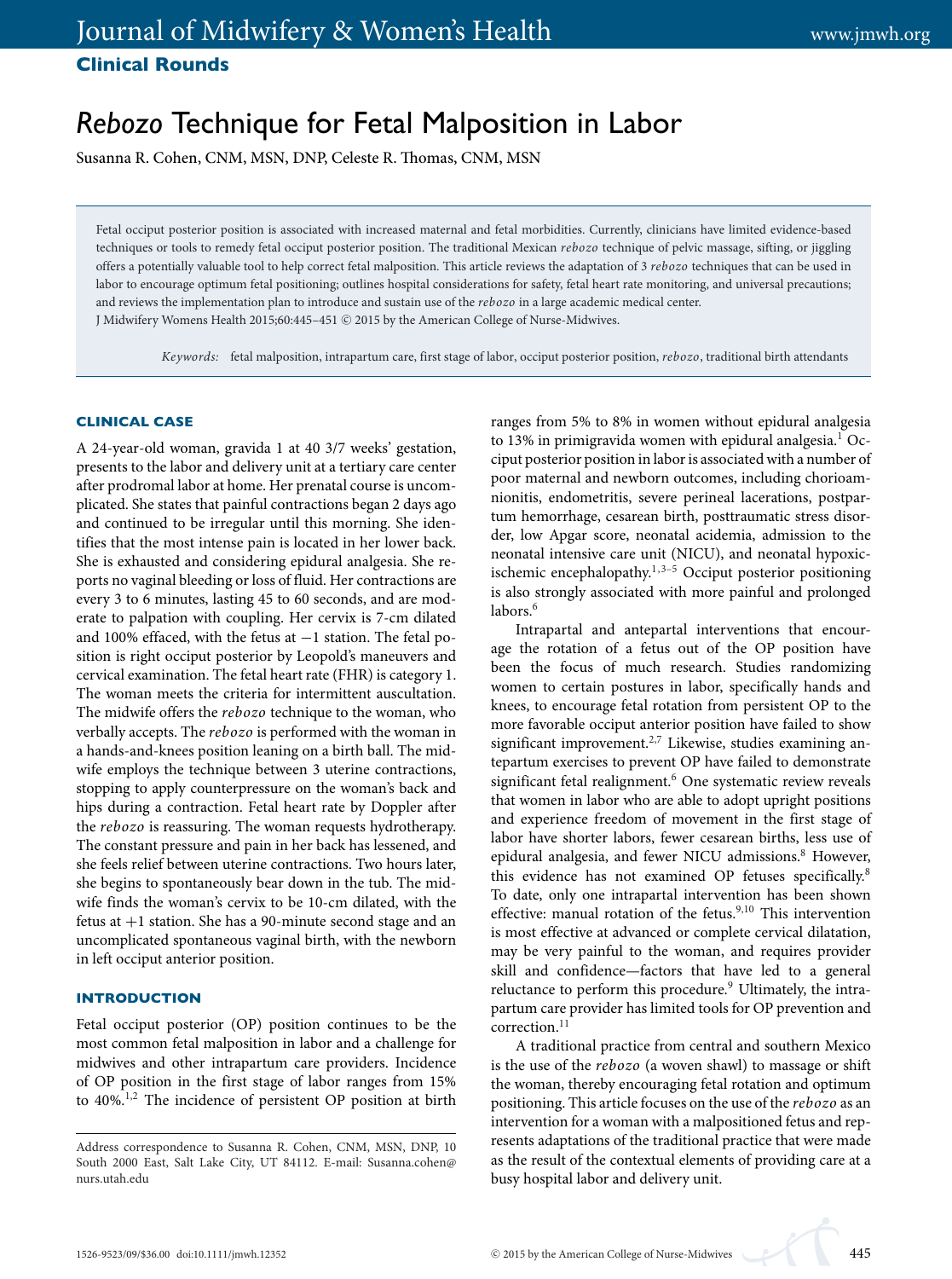#### **TRADITION OF USE**

A search for alternative methods for addressing the challenge of fetal malposition in labor revealed the use of complementary therapies, including antepartum yoga practice, which encourages maternal positioning and stretching<sup>1</sup>; Reiki, which involves encouraging fetal movement through energy work<sup>12</sup>; and chiropractic procedures, principally the Webster Technique for modification of intrauterine constraint.<sup>13,14</sup> However, apart from these literature reviews and descriptive accounts, there has been no rigorous evaluation of these techniques, and their usefulness for intrapartum care providers is limited because they require additional in-depth training and practice.

The authors of this article were trained in the use of the *rebozo* and curious about the state of evidence regarding its use. A search of PubMed, CINAHL, and online search engines revealed no mention of the technique in modern scientific journals. The *rebozo* has a long history of use throughout Mexico, with regional differences in color, material, and pattern, as well as in the way it is used.15,16 The *rebozo* can be worn for coverage or comfort, carrying infants, or transporting goods.<sup>15,16</sup> There are several Web sites and monographs that describe the use of the *rebozo* by traditional Mexican midwives to accommodate the fetus in the maternal pelvis and correct fetal malposition.<sup>17-21</sup> This practice is often referred to as an *acomodada* (accommodate) or a *manteada* (body rocking). $20$ 

According to the World Health Organization (WHO) in their document General Guidelines for Methodologies on Research and Evaluation of Traditional Medicine, traditional medicine "is the sum total of the knowledge, skills, and practices based on the theories, beliefs, and experiences indigenous to different cultures."<sup>22</sup> The use of the *rebozo* to encourage optimal fetal positioning, although not yet studied in scientific trials, has a long tradition. The WHO clearly states that the lack of scientific studies on traditional practices "should not become obstacles to the(ir) application and development."22 The WHO suggests that, "where little or no literature exists, the oral tradition and the source of this tradition need to be clearly stated."22

Understanding the cultural and historical context of the *rebozo* and giving credit to those who have long practiced this tradition is paramount. Importantly, this traditional practice lives on and has traveled across borders as a result of the work of 3 revered midwives—Angelina Martinez Miranda; Naoli Vinaver, CPM; and Doña Irene Sotelo-who have presented the technique in workshops around the world and who were conferred with in the writing of this article.<sup>21</sup> Martinez Miranda has also passed along her knowledge of midwifery to her third-born son, Esteban Garcia Martinez, who also continues to practice and teach its use for fetal malposition on a global stage (electronic communication, August 2014). According to Vinaver, "The world in its long history of humanity has been marked by the fact that the good cultural traditions that have proven useful and even life-saving have been known to travel from north to south, east to west, and many times they have even been re-imported, improved, modified in ways, which in turn expand the original tradition in its own right."<sup>17</sup> We are part of a global community and believe the *rebozo* is an important tool for all intrapartum care providers.

#### *REBOZO* **TECHNIQUES**

This article describes 3 *rebozo* techniques that we have used in our clinical setting for fetal malposition in labor. This is not an all-inclusive list of the use of the *rebozo* in labor. There are many other techniques used for maternal comfort.<sup>17-21</sup> It is important to note that the *rebozo* is not intended to manually turn a fetus, as in a manual rotation of the fetal head. The authors hypothesize that the *rebozo* technique relaxes the pelvic musculature and ligaments, allowing the fetus to more freely complete the cardinal movements of birth unimpeded. Therefore, the *rebozo* can be used without fear of causing a fetus to turn from an optimal position to a malposition.

In our clinical practice, the authors use the *rebozo* as part of a set of interventions for a woman with a malpositioned fetus.<sup>23</sup> The use of the *rebozo* is not intended to be ongoing throughout labor. The authors perform it for 5 to 10 minutes, pausing during contractions, one or 2 times during labor for clinical indications of labor dystocia related to fetal position.

### **Contraindications**

As with any intervention, there are maternal and fetal contraindications to the use of the *rebozo*. The authors stipulate the following contraindications based on current knowledge of physiology and pathophysiology: concerning FHR, tachysystole, patient discomfort, breech presentation with rupture of membranes (risk of cord prolapse), placental abruption, abnormal vaginal bleeding, or other contraindications to a vaginal birth. These were confirmed by Angelina Miranda Martinez, who points to abnormal placentation (eg, placenta previa) and vaginal bleeding as absolute contraindications (electronic communication, August 2014).

## **Getting Started**

The provider first explains the origins, indications, and process of the *rebozo* to the woman and her family and obtains verbal consent. Based on the woman's comfort, analgesia, and FHR-monitoring needs, the provider chooses the technique. The timing of the *rebozo* and the FHR before and after the *rebozo* is then documented in the electronic medical record. We start with greeting the fetus by repeating a Leopold's maneuver and then gently massaging the abdomen to alert the fetus to the beginning of the procedure (1 minute). At this time, we encourage the woman to begin to focus on relaxing her abdominal muscles. Tables 1, 2, and 3 describe in detail 3 *rebozo* techniques.

# **IMPLEMENTATION IN THE HOSPITAL SETTING**

Using the TeamSTEPPS (the Agency for Healthcare Research and Quality's teamwork system for health care professionals) process for implementation, which is based on the John Kotter model of organizational change, we introduced the use of the  $rebozo$  into the hospital.<sup>24</sup>

## **Assessment: Set the Stage**

Our midwifery faculty practice works in a traditional labor and delivery unit at an academic medical center. Significant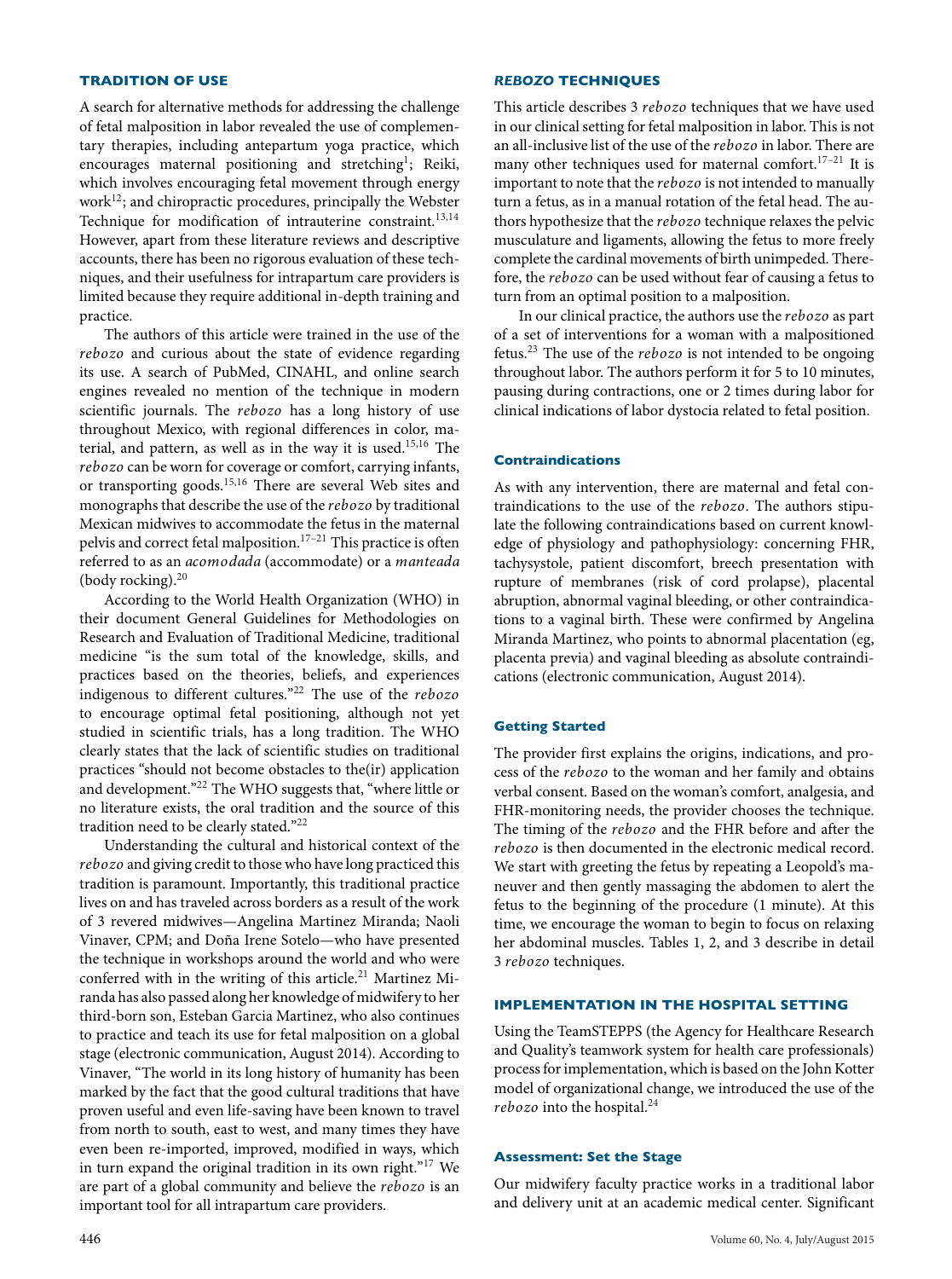# **Table 1. Lying-on-the-Back** *Rebozo* **Technique**

**Setup**

Open the *rebozo* completely.

If using a hospital sheet, open the sheet and fold it in fourths on the long edge.

- If the woman is able to stand, place the *rebozo*/sheet on the bed first; then have the woman lie on it so that it covers her lower back and buttocks (see Figure 1).
- If the woman is unable to get out of bed secondary to epidural analgesia, place the *rebozo*/sheet in position with a helper and have her roll onto it.
- At all points, check with the woman to make sure she is not experiencing pain or discomfort.

Place your hands on the maternal abdomen, confirm fetal position through Leopold's maneuver, and greet the fetus.

## **Maneuver 1: Quick Tug**

- 1 person: Position yourself on one side of the bed, facing the woman at the level of her abdomen. Reach over the maternal abdomen and grasp one end of the *rebozo*; hold the *rebozo* close to the maternal abdomen, and pull up and toward the fetus quickly 2 times. Then repeat this on the other side, grasping the end of the *rebozo* closest to you and lifting up and toward the fetus quickly 2 times. Repeat this maneuver for a total of 3-4 times on each side.
- 2 people: Stand on either side of the woman. One person reaches over the maternal abdomen and grasps one end of the *rebozo*, holds the *rebozo* close to the maternal abdomen, and pulls up and toward the fetus quickly 2 times. Then the other person repeats this motion from the other side. Take turns doing this maneuver until you have repeated it 3-4 times on each side.

Once completed, place your hands on the maternal abdomen, resting them on the fetus to allow the fetus to settle.

# **Maneuver 2: Rocking**

- 1 person: Stand over the woman, straddling her upper thighs. Bring both ends of the *rebozo* up to the level of your hips, with the ends of equal length on either side. Start by gently pulling up and in on one side, then releasing and pulling up and in on the other side. This should be a rhythmic motion in which the woman sways from side to side, feeling the support of the *rebozo* on her lower back and buttocks (see Figure 1 and Supporting Information: Appendix S1).
- 2 people: Stand on either side of the woman. Have each person grasp the end of the *rebozo* closest to him/her. One person starts with a gentle pull of the *rebozo* up and in toward the woman. The next person does the same from the other side in coordination (call-and-response) so that the woman sways from side to side (see Figure 2 and Supporting Information: Appendix S2).

#### **Maneuver 3: Knee Bounce**

Have the woman bend her knees and rest her feet on the bed. Place your palms on her knees and push quickly straight back, then release: the effect is a bouncing of your hands on the woman's knees. It is thought that this maneuver unlocks the fetus from the pelvis, allowing for greater movement.

#### **Conclusion**

Once you have completed all 3 maneuvers, greet the fetus once more by placing your hands on the maternal abdomen. Finally, depending on the woman's comfort and the position of the fetal back, you may consider having the woman up and moving, or she may assume the exaggerated Sim's position or right lateral position, as described by Simkin and Ancheta.<sup>24</sup>

effort has been made over the years to optimize relationships with nurses, physicians, and staff on the unit. We have regular meetings to discuss interprofessional team functioning and participate in obstetric emergency simulation and team training. The unit culture is one of trust and respect, and any new intervention must be introduced in a way that supports the team. The first step was to address the potential hospital safety concerns, namely the use of a traditional *rebozo*, fetal monitoring, provider and nurse physical safety, and patient-informed consent.

Although the traditional *rebozo* cloth itself is ideal because of its strength, grip, and stretch, it could not realistically be cleaned between patients. We decided that using a sheet that could be laundered would better meet unit standards. If a woman brought her own *rebozo*, however, we would use

it. Fetal heart rate monitoring also needed to be addressed. For the woman receiving intermittent FHR monitoring, the *rebozo* may be used between auscultations, with documentation of the FHR before and after. If a woman is receiving continuous electronic fetal monitoring (EFM), the technique varies depending on whether EFM can be temporarily discontinued. If at all possible, the fetal monitor should be removed because the sifting motion, especially in the hands-and-knees position, may interrupt the transducer signal and reflect the rate of the jiggle instead of the FHR. If the woman's condition dictates continuous EFM and the monitor cannot be removed, then the lying-on-the-back position is preferable because the *rebozo* does not come into contact with the transducer. We anticipated that nurses and providers would be concerned about *rebozo* techniques done with the provider standing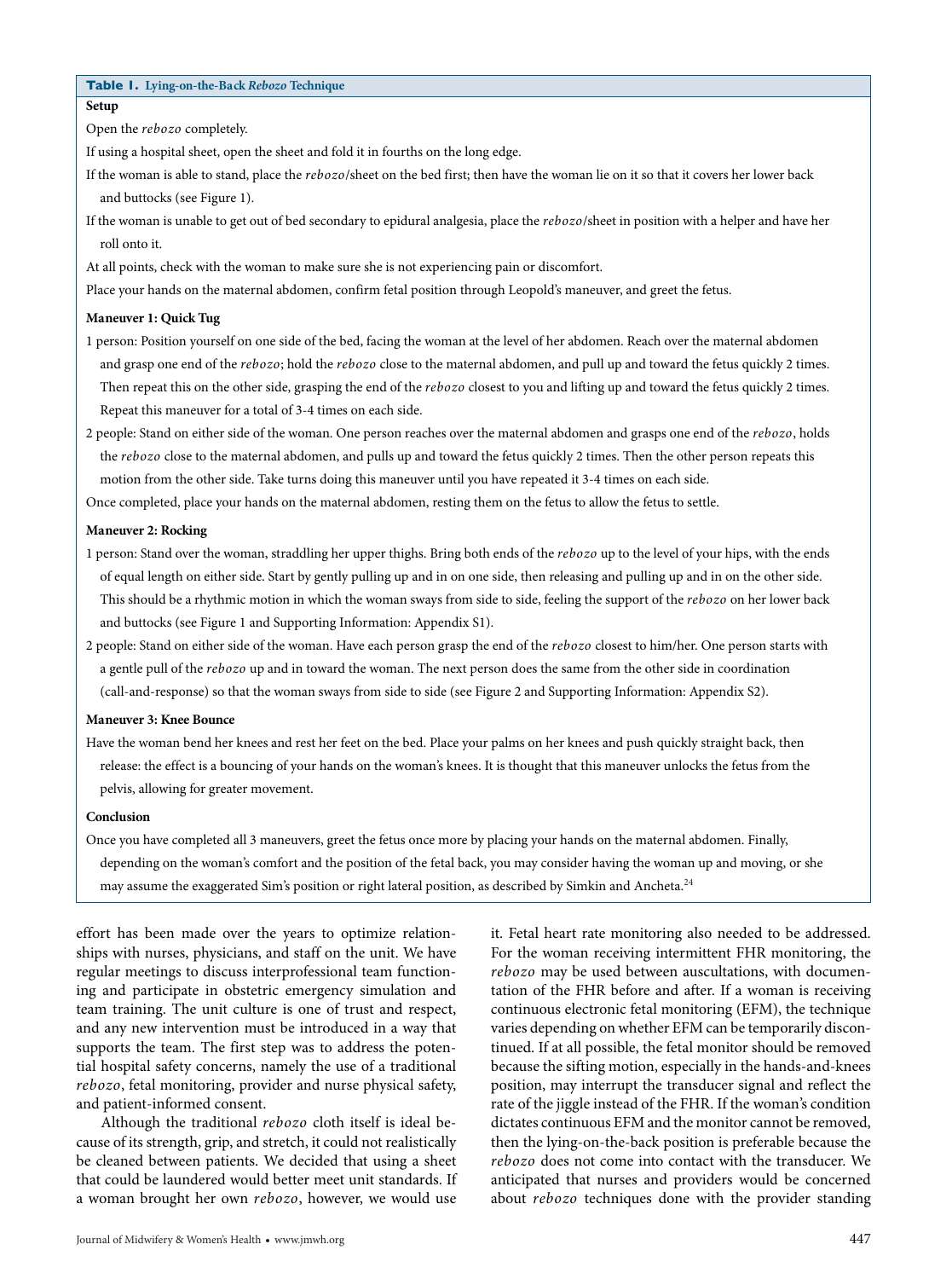# **Table 2. Hands-and-Knees** *Rebozo* **Technique**

# **Setup**

Open the *rebozo* completely. If using a hospital sheet, open the sheet and fold it in fourths on the long edge.

Assist the woman to a hands-and-knees position, with knees at a right angle to hips and wide enough to allow ample room for her abdomen to hang.

Have the woman lean on a birth ball, pillows, or a chair; this allows her to relax her arms and upper body.

Place the middle of the *rebozo*/sheet under her lower abdomen, making sure to also capture her hip bones. The *rebozo*/sheet should form a sling (see Figure 3 and Supporting Information: Appendix S3).

At all points, check with the woman to make sure she is not experiencing pain or discomfort.

#### *Rebozo*

Start out slowly at first, alternating pulling up and back with right and left hands to create a gentle and rapid rhythmic motion in the woman's pelvis (see Supporting Information: Appendix S4).

Stop the maneuver during a contraction, and place firm counterpressure on the woman's sacrum during the contraction (see Figure 4 and Supporting Information: Appendix S4).

Begin again after the contraction.

#### **Conclusion**

Depending on the woman's comfort and the position of the fetal back, you may consider having the woman up and moving, or

suggest that she assume the exaggerated Sim's position or right lateral position, as described by Simkin and Ancheta.<sup>23</sup>

This maneuver can also be done with the woman standing at the side of the bed and leaning over the bed for support (see Supporting Information: Appendix S5).

#### **Table 3. Child's Pose** *Rebozo* **Technique**

# **Setup**

Open the *rebozo* completely. If using a hospital sheet, open the sheet and fold it in fourths on the long edge.

Assist the woman on her knees at a right angle, leaning forward onto her forearms or a pillow. Knees should be hips-width apart directly under her hips, similar to the child's pose in yoga.

Drape the *rebozo* over the woman's buttocks, then grasp the *rebozo* tightly on each side of the hips while sitting behind her (see Figure 5).

#### *Rebozo*

Sift the hips rapidly with short movements, side to side or forward and back (see Supporting Information: Appendix S6).

Stop the maneuver during a contraction, and place firm counterpressure on the woman's sacrum during the contraction. Resume after the contraction.

## **Conclusion**

Depending on maternal comfort and the position of the fetal back, you may consider having the woman up and moving, or suggest that she assume the exaggerated Sims position or right lateral position, as described by Simkin and Ancheta.<sup>24</sup>

on the bed. Therefore, all providers were trained in multiple *rebozo* techniques, with options for doing them on the floor or with a partner so that those who felt uncomfortable getting on the bed would not be limited in their ability to offer the technique. In addition, we included information on proper body mechanics for the back and wrists (see Table 4). Finally, we planned for obtaining verbal consent from the woman and documenting this consent in the chart.

# **Planning, Training, and Implementation: Decide What to Do to Make It Happen**

Our provider training began in 2008, with a 2-hour session for midwives. The 2 faculty members who had learned the technique from Angelina Miranda Martinez and Naoli Vinaver acted as facilitators. Each technique was reviewed, demonstrated, and then practiced in small groups. Attention was given to provider body mechanics, and guidelines for implementation in the hospital were discussed. New practice partners who have joined since the initial training receive one-on-one instruction.

Transparency in implementation was important. Each midwife committed to reaching out to nurses or physicians and inviting them into the room, with the woman's permission, to observe and assist. We had many who accepted and still others who expressed curiosity. Over time, nurses and physicians began to request that the midwife perform the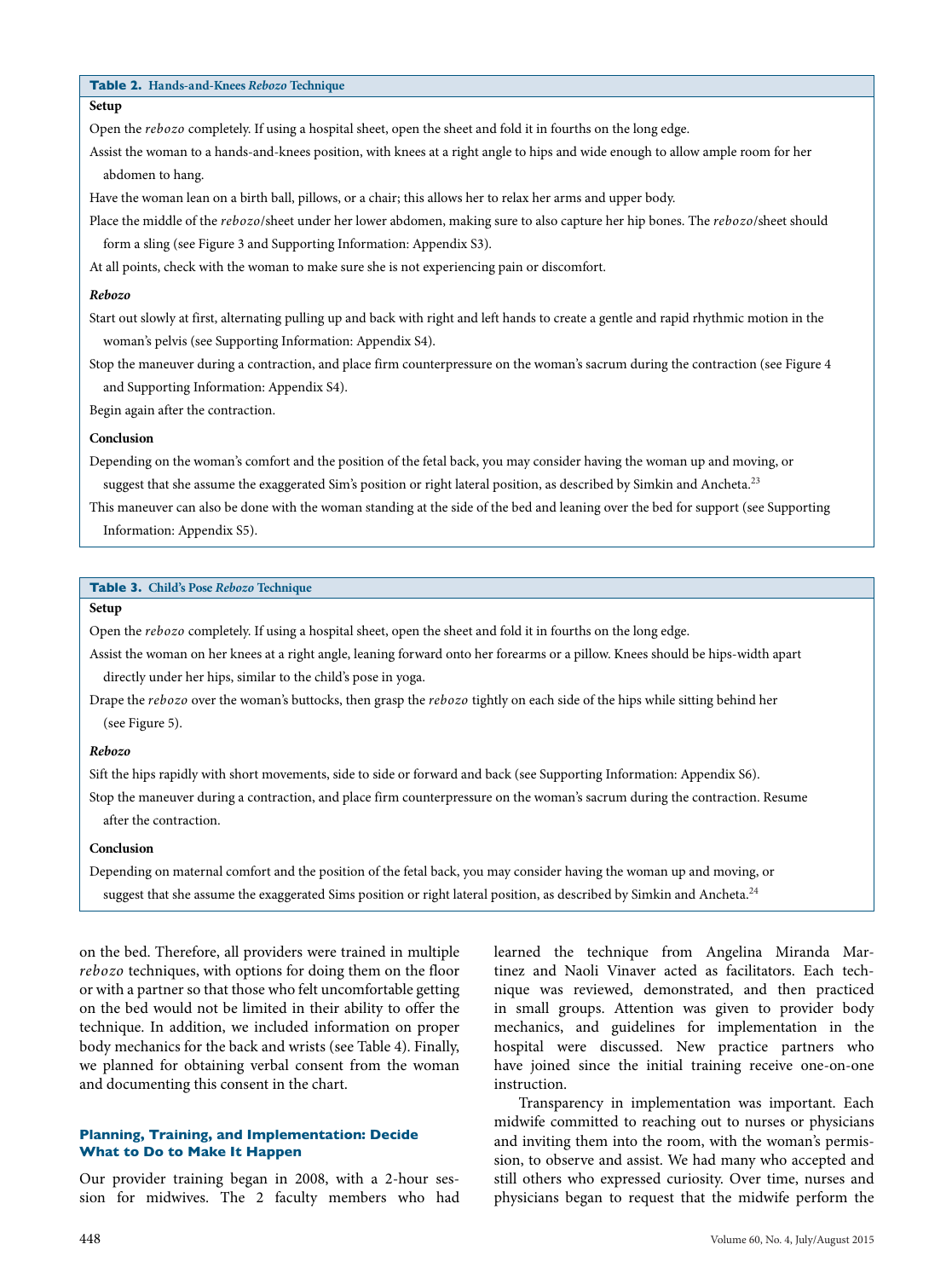## **Table 4. Body Mechanics When Using the** *Rebozo* **Technique**

Keep wrists in alignment, avoiding flexion or extension. Hold the ends of the *rebozo*/sheet as if milking a cow.

Bend your knees.

Keep your back straight. Do not bend at the waist because this may strain your lower back.

Use your body weight, when appropriate, to lift the *rebozo* up and back (especially when employing the hands-and-knees technique).

If your arms become tired, take a rest!





**Figure 2. The** *Rebozo* **Technique by 2 Providers, with the Woman Lying on Her Back in a Hospital Bed**

technique for their patients, and now many nurses perform it themselves.

## **Sustainment: Make It Stick**

Ultimately, transparency with all team partners, effective clinical outcomes, and patient demand have contributed to the sustainability of the use of the *rebozo* in our institution. In addition to mentoring nurses, other key players also receive training in the use of the *rebozo*: students in the midwifery program and members of the hospital volunteer doula program. The term *rebozo* is regularly documented in the electronic medical record, and it is often the nurses who suggest using the *rebozo* to a physician when they have a case of fetal malposition. During the writing of this article, the authors were alerted to another case, which highlights the current state of practice in our institution. The attending obstetrician and chief resident consulted with the

midwife about a 39-year-old woman, gravida 7 para 6006, at 39 6/7 weeks' gestation, undergoing induction of labor for gestational hypertension. The fetus was asynclitic, and after 12 hours of artificial rupture of membranes, oxytocin (Pitocin), and repositioning, the providers were going to recommend a cesarean for a failed induction of labor. The midwife recommended the *rebozo*, and the lying-on-theback technique was performed for 5 minutes. The woman gave birth 27 minutes later. The chief resident reflected, "I am a believer. I am positive it was the *rebozo*, nothing else had worked up to that point" (Abby Watson, MD, personal oral communication, December 2014). The attending physician in a note to the midwife wrote: "Thank you for your input on resolving asynclitism ... you saved this grandmultip from a cesarean delivery" (Mark Dassel, MD, electronic written communication, December 2014). Future work will focus on data collection and evaluation of effectiveness and outcomes.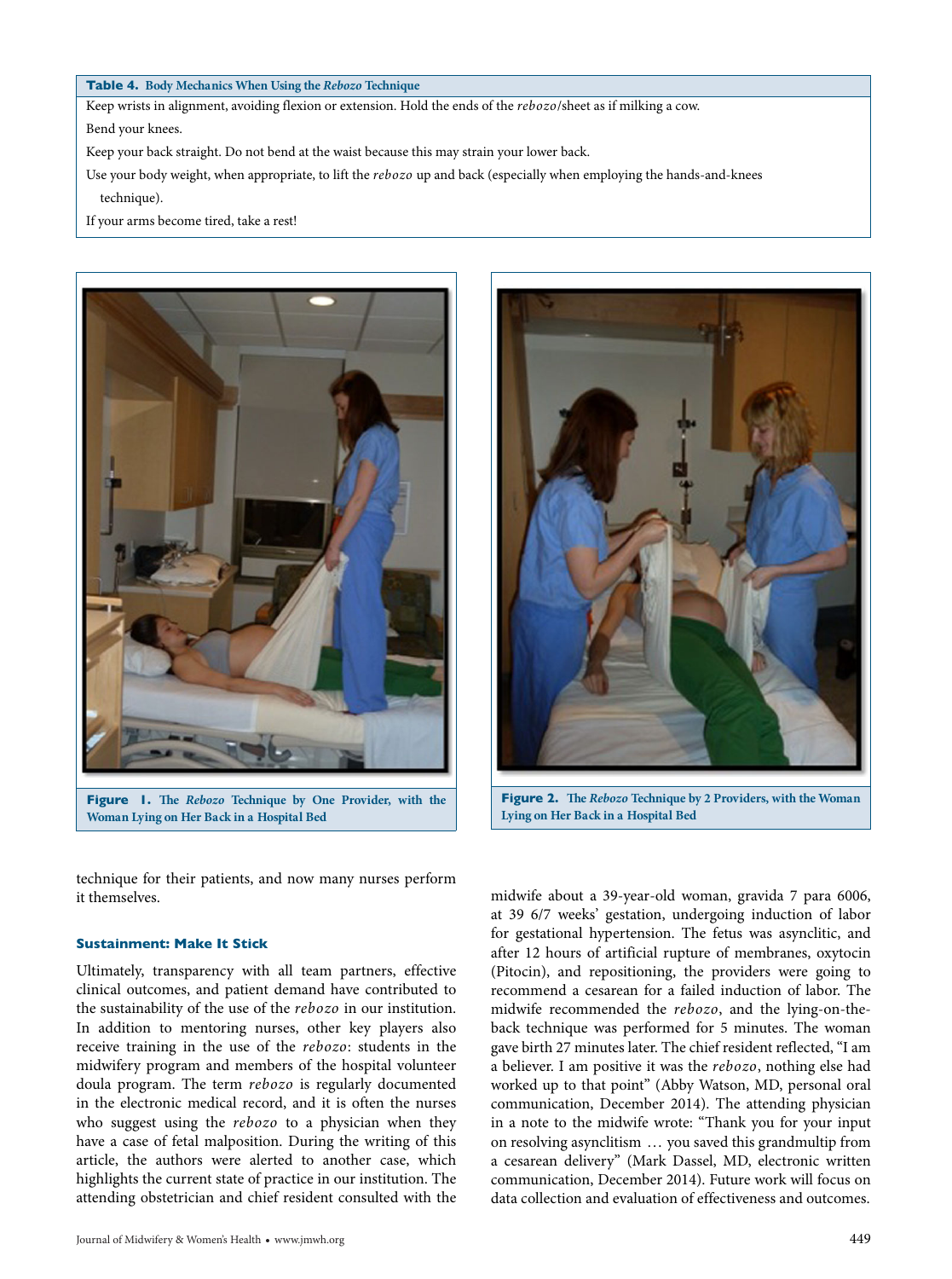

**Figure 3. The** *Rebozo* **Technique, with the Woman in a Handsand-Knees Position Over a Birth Ball**



**Figure 4. Providing Counterpressure During a Contraction**



**Figure 5. The** *Rebozo* **Technique, with the Woman in a Child's Pose in a Hospital Bed**

# **CONCLUSION**

Adaptation of the use of the *rebozo* technique is an appropriate intrapartum intervention, which has a long history of use and belongs in the tool box of any care provider working with a woman in labor with a malpositioned fetus. Slight adaptations to accommodate the contextual necessities of the hospital setting are easily implemented with creativity and clear interprofessional communication. Additional research is needed to continue the exploration of the traditional use of this practice and compare its efficacy to other interventions for fetal malposition in labor.

# **AUTHORS**

Susanna R. Cohen, CNM, MSN, DNP, is a full-scope midwife, Associate Professor, and former Director of the Nurse-Midwifery and Women's Health Nurse Practitioner Program at the University of Utah in Salt Lake City. She studied the use of the *rebozo* under Angelina Martinez Miranda in Mexico in 2007.

Celeste R. Thomas, CNM, MSN, is a full-scope midwife, Assistant Professor, and Clinical Director of the BirthCare HealthCare faculty practice at the University of Utah in Salt Lake City. She learned the *rebozo* technique at a midwifery workshop and has been using it in her practice for 8 years.

## **CONFLICT OF INTEREST**

The authors have no conflicts of interest to disclose.

# **ACKNOWLEDGMENTS**

The authors acknowledge Angelina Miranda Martinez, Esteban Garcia Martinez, and Naoli Vinaver for their wisdom and generosity with their traditions and mentorship; the midwives, nurses, medical residents, and attending physicians of the University of Utah for collaborating on this journey; and the women we serve for inspiring us to look for creative solutions.